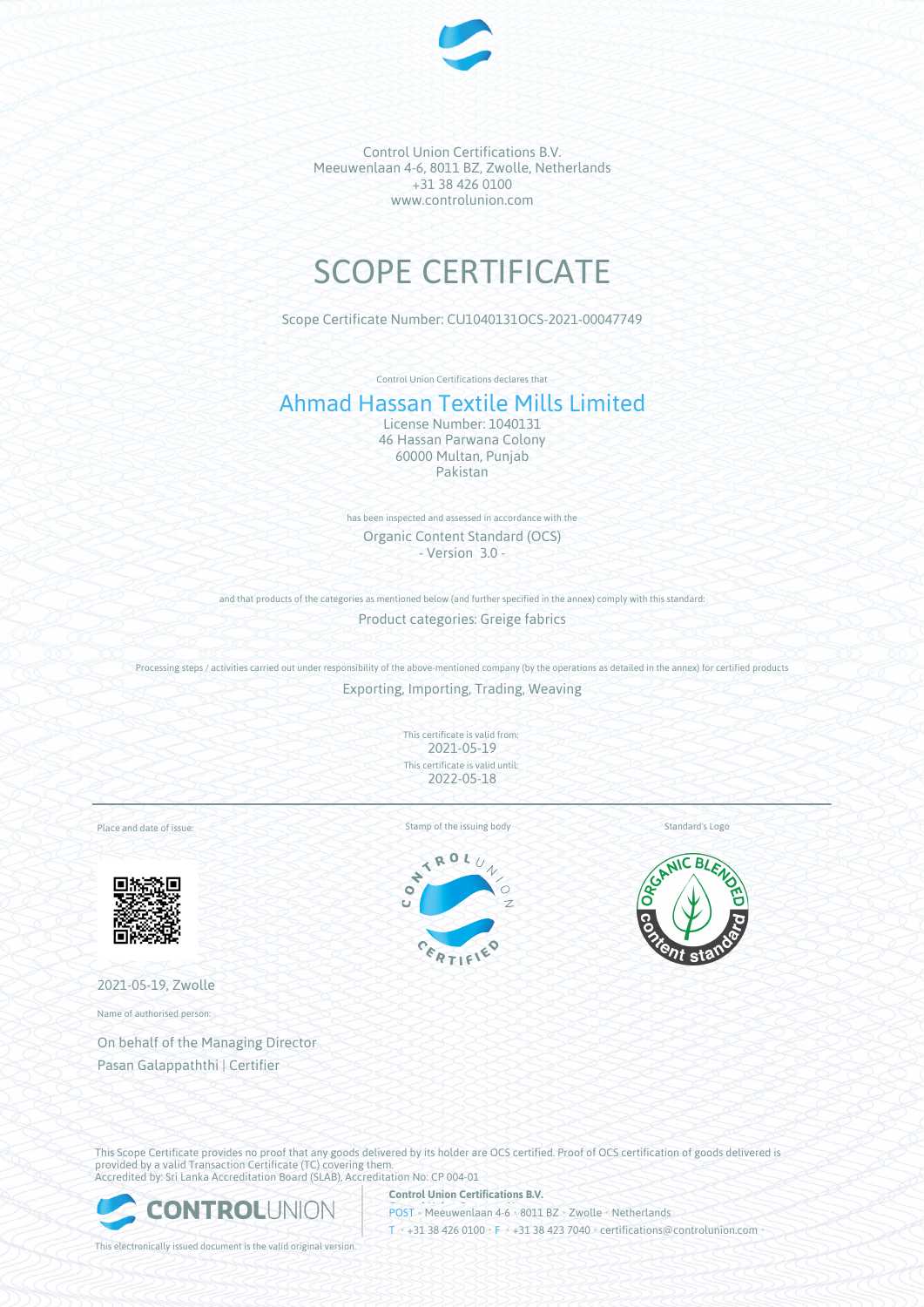

## Control Union Certifications B.V. Meeuwenlaan 4-6, 8011 BZ, Zwolle, Netherlands +31 38 426 0100 www.controlunion.com

**Ahmad Hassan Textile Mills Limited Organic Content Standard (OCS)**

Products Annex to certificate no. CU1040131OCS-2021-00047749 In specific the certificate covers the following products:

| <b>Product category</b> | <b>Product details</b> | <b>Material composition</b>          | Label grade        |  |
|-------------------------|------------------------|--------------------------------------|--------------------|--|
| Greige fabrics          | Woven fabrics          | 36.0% Conventional Cotton            | <b>OCS Blended</b> |  |
|                         |                        | 62.0% Organic Cotton                 |                    |  |
|                         |                        | 2.0% Conventional Elastane (Spandex) |                    |  |

Products made with Recycled fibers are also certified to the Global Recycled Standard or Recycled Claim Standard.

Place and date of issue:



2021-05-19, Zwolle

Name of authorised person:

On behalf of the Managing Director Pasan Galappaththi | Certifier